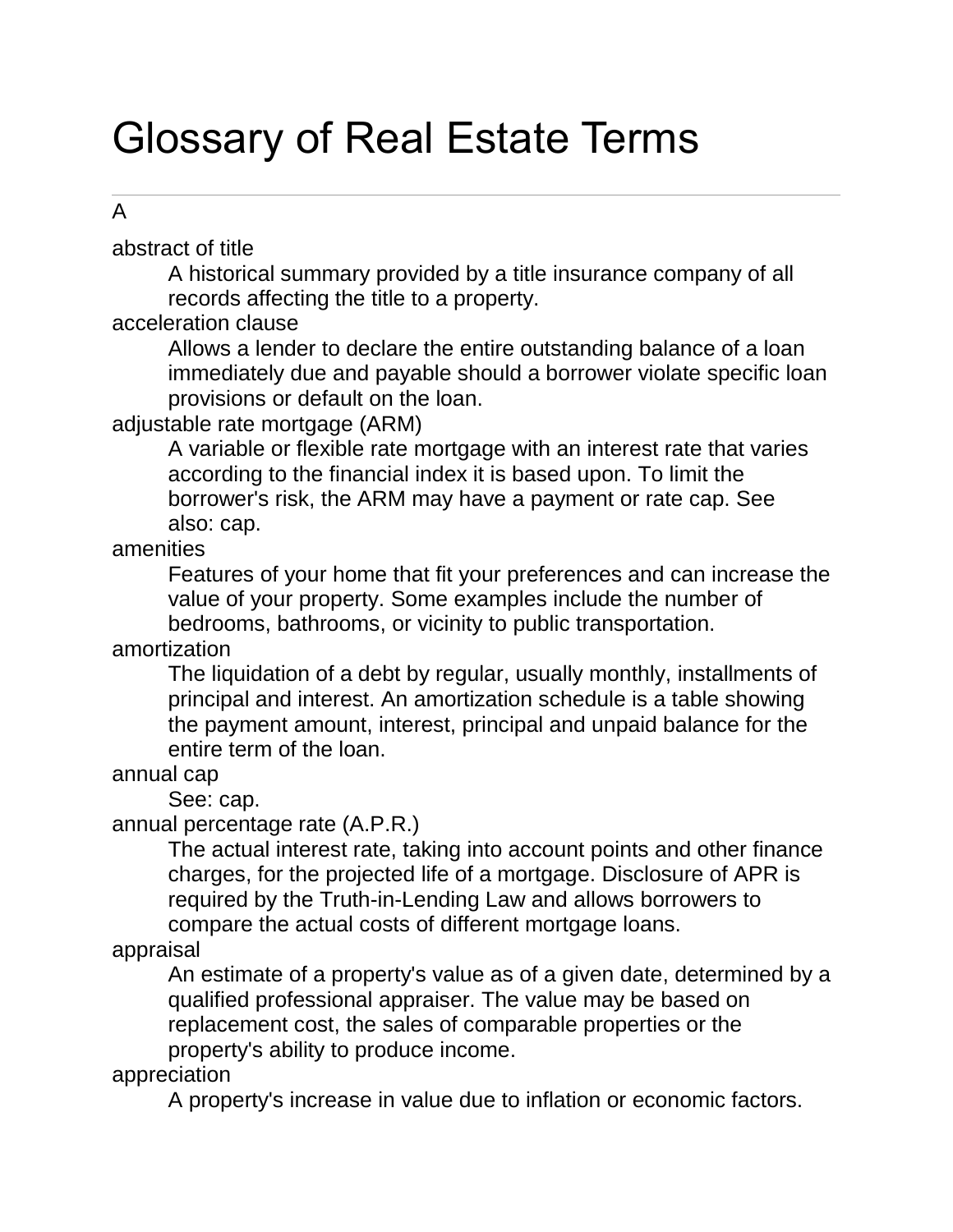A.P.R.

See: annual percentage rate.

ARM

See: adjustable rate mortgage.

assessment

Charges levied against a property for tax purposes or to pay for municipality or association improvements such as curbs, sewers, or grounds maintenance.

assignment

The transfer of a contract or a right to buy property at given rates and terms from a mortgagee to another person.

assumption

An agreement between a buyer and a seller, requiring lender approval, where the buyer takes over the payments for a mortgage and accepts the liability. Assuming a loan can be advantageous for a buyer because there are no closing costs and the loan's interest rate may be lower than current market rates. Depending on what is in the mortgage or deed of trust, the lender may raise the interest rate, require the buyer to qualify for the mortgage, or not permit the buyer to assume the loan at all.

Top

## B

balloon mortgage

Mortgage with a final lump sum payment that is greater than preceding payments and pays the loan in full.

biweekly mortgage

A loan requiring payments of principal and interest at two-week intervals. This type of loan amortizes much faster than monthly payment loans. The payment for a biweekly mortgage is half what a monthly payment would be.

#### bond

A certificate serving as security for payment of a debt. Bonds backed by mortgage loans are pooled together and sold in the secondary market.

bridge loan

A loan to "bridge" the gap between the termination of one mortgage and the beginning of another, such as when a borrower purchases a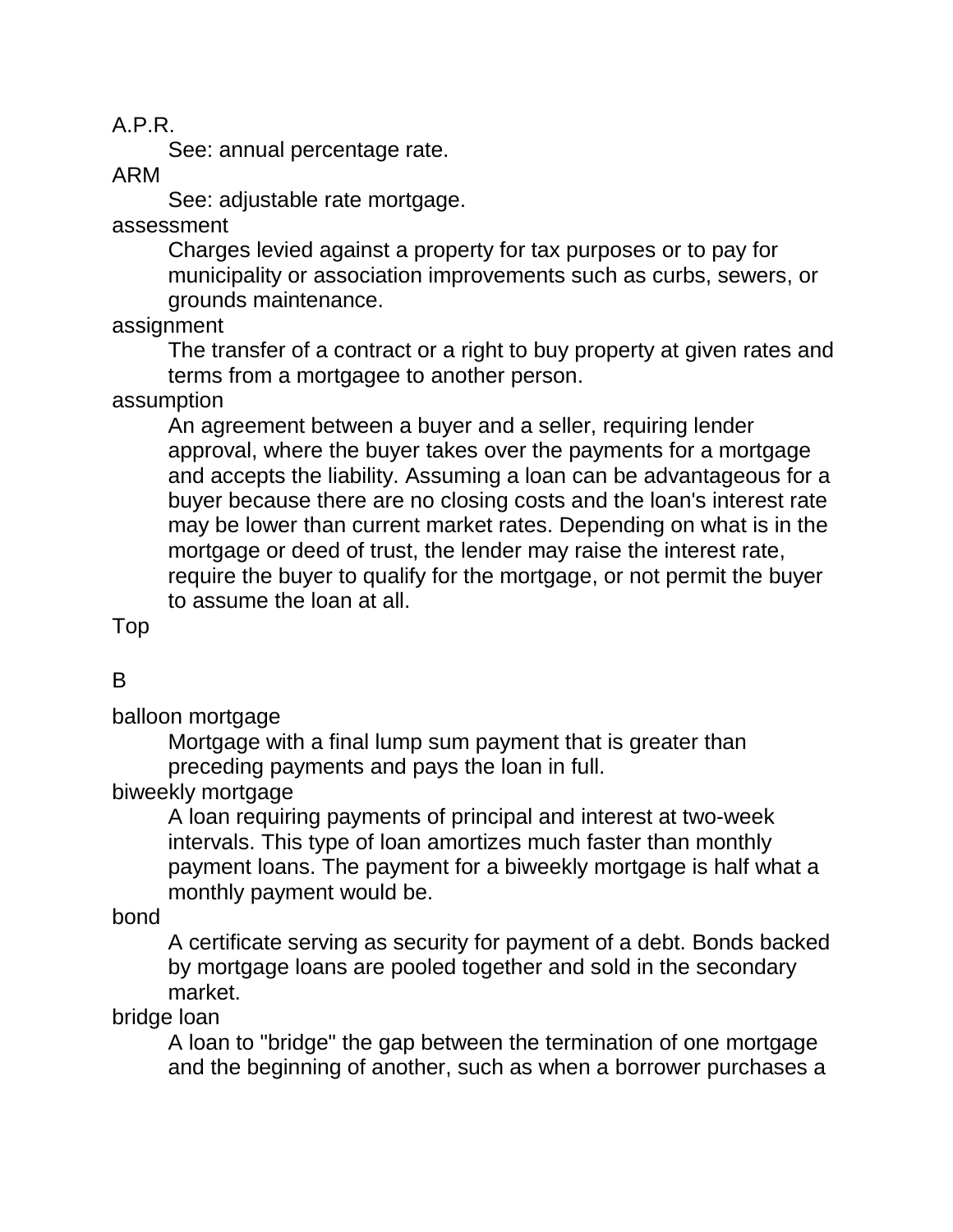new home before receiving cash proceeds from the sale of a prior home. Also known as a swing loan.

broker

An intermediary between the borrower and the lender. The broker may represent several lending sources and charges a fee or commission for services.

buy-down

Where the buyer pays additional discount points or makes a substantial down payment in return for a below market interest rate; or the seller offers 3-2-1 interest payment plans or pays closing costs such as the origination fee. During times of high interest rates, buydowns may induce buyers to purchase property they may not otherwise have purchased.

Top

 $\mathcal{C}$ 

cap

A limit in how much an adjustable rate mortgage's monthly payment or interest rate can increase. A cap is meant to protect the borrower from large increases and may be a payment cap, an interest cap, a life-of-loan cap or an annual cap.

A **payment cap** is a limit on the monthly payment.

An **interest cap** is a limit on the amount of the interest rate.

A **life-of-loan cap** restricts the amount the interest rate can increase over the entire term of the loan.

An **annual cap** limits the amount the interest rate can increase over a twelve-month period.

certificate of reasonable value (CRV)

A Veteran's Administration appraisal that establishes the maximum

VA mortgage loan amount for a specified property.

certificate of title

Document rendering an opinion on the status of a property's title based on public records.

closed-end mortgage

A mortgage principal amount that is fixed and cannot be increased during the life of the loan. See also: open-end mortgage.

closing costs

Costs payable by both seller and buyer at the time of settlement, when the purchase of a property is finalized. These costs can be up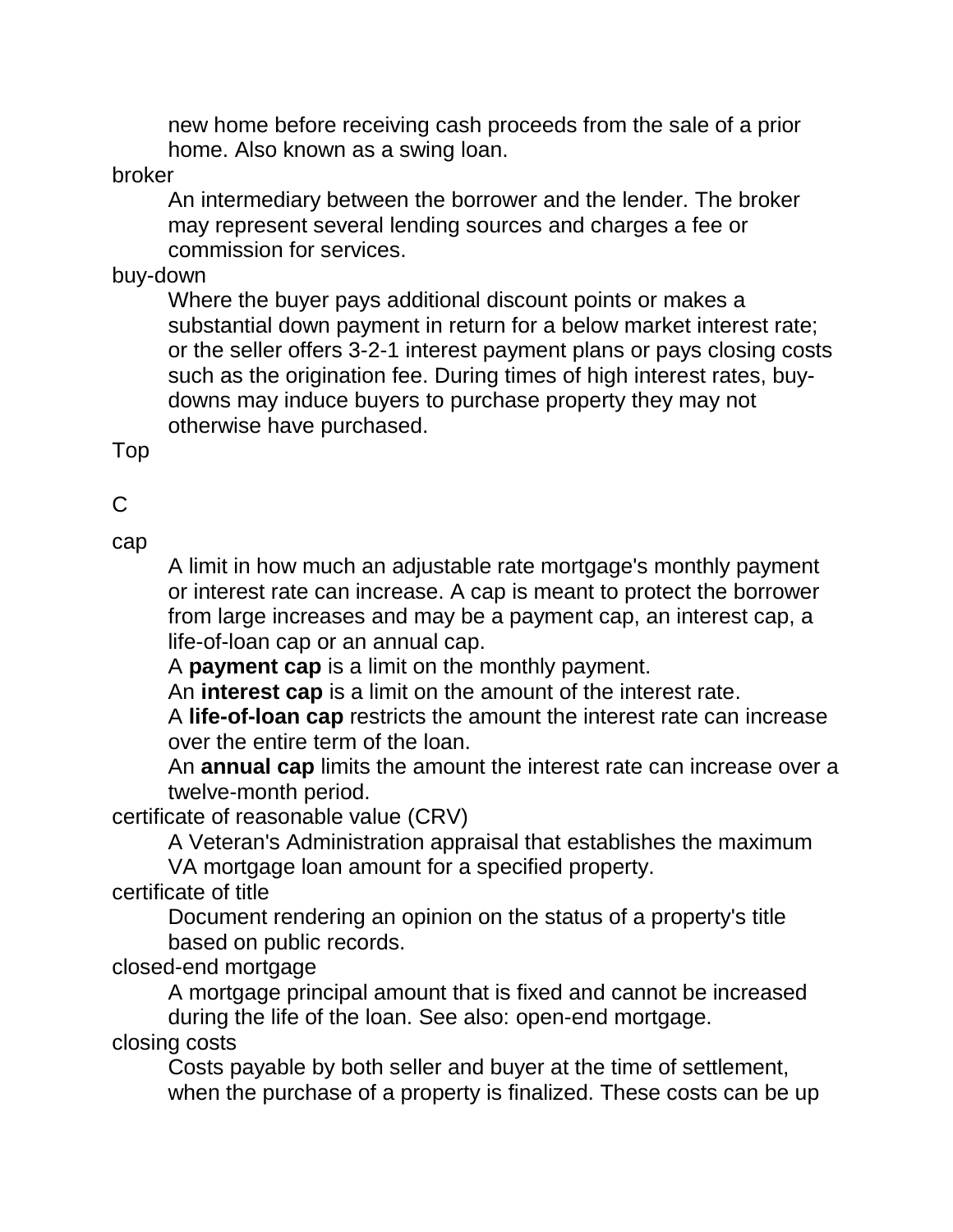to ten percent of the mortgage amount and usually include but are not limited to the following:

cloud

A claim to the title of a property that, if valid, would prevent a purchaser from obtaining a clear title.

collateral

Something of value pledged as security for a loan. In mortgage lending, the property itself serves as collateral for a mortgage loan. . commitment fee

A fee charged when an agreement is reached between a lender and a borrower for a loan at a specific rate and points and the lender guarantees to lock in that rate.

co-mortgagor

One who is individually and jointly obligated to repay a mortgage loan and shares ownership of the property with one or more borrowers. See also: co-signer.

condominium

An individually owned unit within a multi-unit building where others or the Condominium Owners Association share ownership of common areas such as the grounds, the parking facilities and the tennis courts.

conforming loan

A loan that conforms to Federal National Mortgage Association (FNMA) or Federal Home Loan Mortgage Corporation (FHLMC) guidelines. See also: non-conforming loan.

construction loan

A short-term loan financing improvements to real estate, such as the building of a new home. The lender advances funds to the borrower as needed while construction progresses. Upon completion of the construction, the borrower must obtain permanent financing or pay the construction loan in full.

consumer handbook on adjustable rate mortgages (C.H.A.R.M.)

A disclosure required by the federal government to be given to any borrower applying for an adjustable rate mortgage (ARM). conventional loan

A mortgage loan that is not insured, guaranteed or funded by the Veterans Administration (VA), the Federal Housing Administration (FHA) or Rural Economic Community Development (RECD) (formerly Farmers Home Administration).

convertible mortgage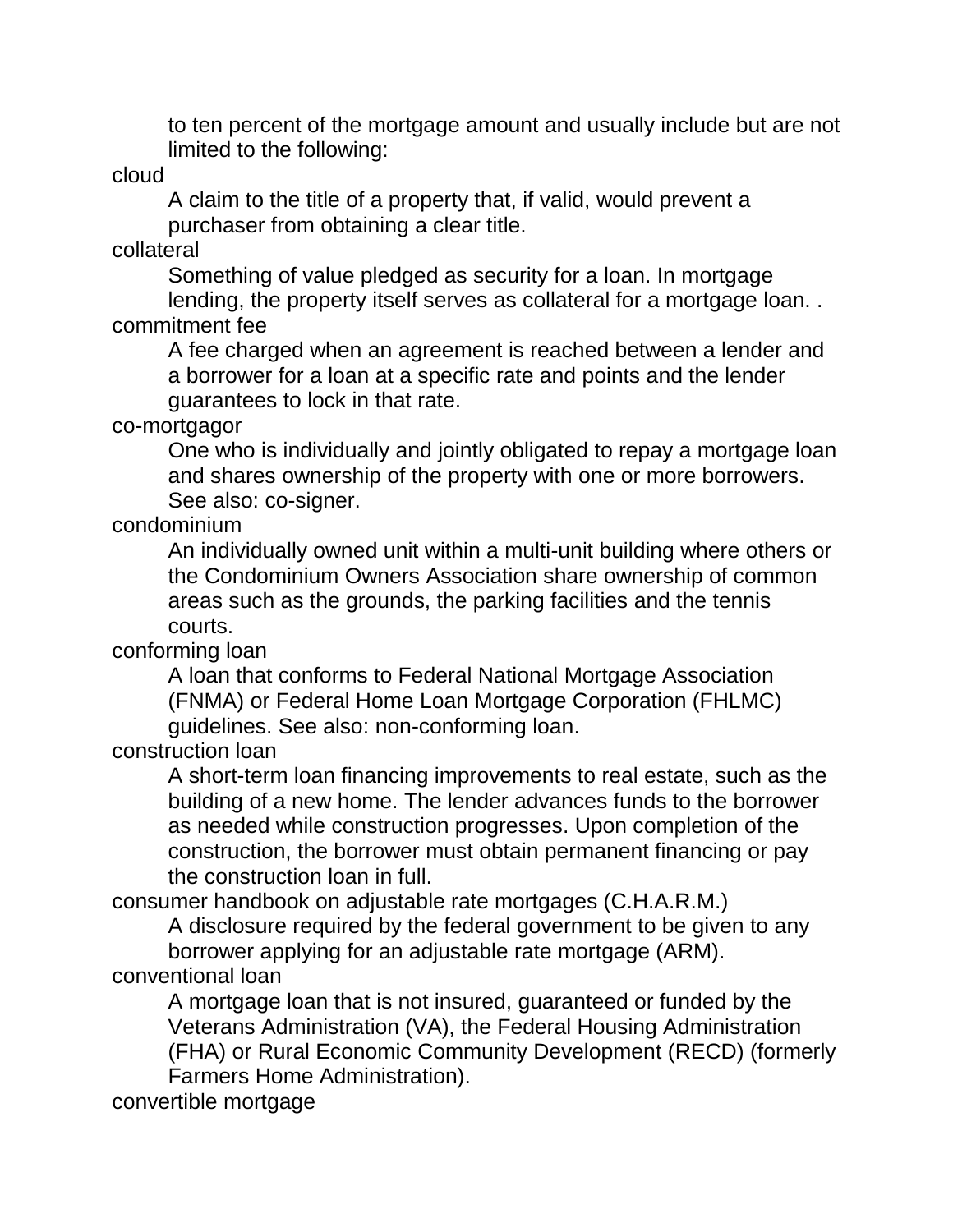An adjustable rate mortgage (ARM) that allows a borrower to switch to a fixed-rate mortgage at a specified point in the loan term.

#### co-signer

One who is obligated to repay a mortgage loan should the borrower default but who does not share ownership in the property. See also: co-mortgagor.

#### covenants

Rules and restrictions governing the use of property.

CRV

See: certificate of reasonable value.

## curtailments

The borrower's privilege to make payments on a loan's principal before they are due. Paying off a mortgage before it is due may incur a penalty if so specified in the mortgage's prepayment clause.

Top

## D

debt

Money owed to repay someone.

debt-to-income ratio

The ratio between a borrower's monthly payment obligations divided by his or her net effective income (FHA or VA loans) or gross monthly income (conventional loans).

## deed of trust

A document, used in many states in place of a mortgage, held by a trustee pending repayment of the loan. The advantage of a deed of trust is that the trustee does not have to go to court to proceed with foreclosure should the borrower default on the loan.

Department of Housing and Urban Development (HUD)

The U.S. government agency that administers FHA, GNMA and other housing programs.

## discount points

Amounts paid to the lender based on the loan amount to buy the interest rate down. Each point is one percent of the loan amount; for example, two points on a \$100,000 mortgage is \$2,000.

#### down payment

The difference between the purchase price and mortgage amount. The down payment becomes the property equity. Typically it should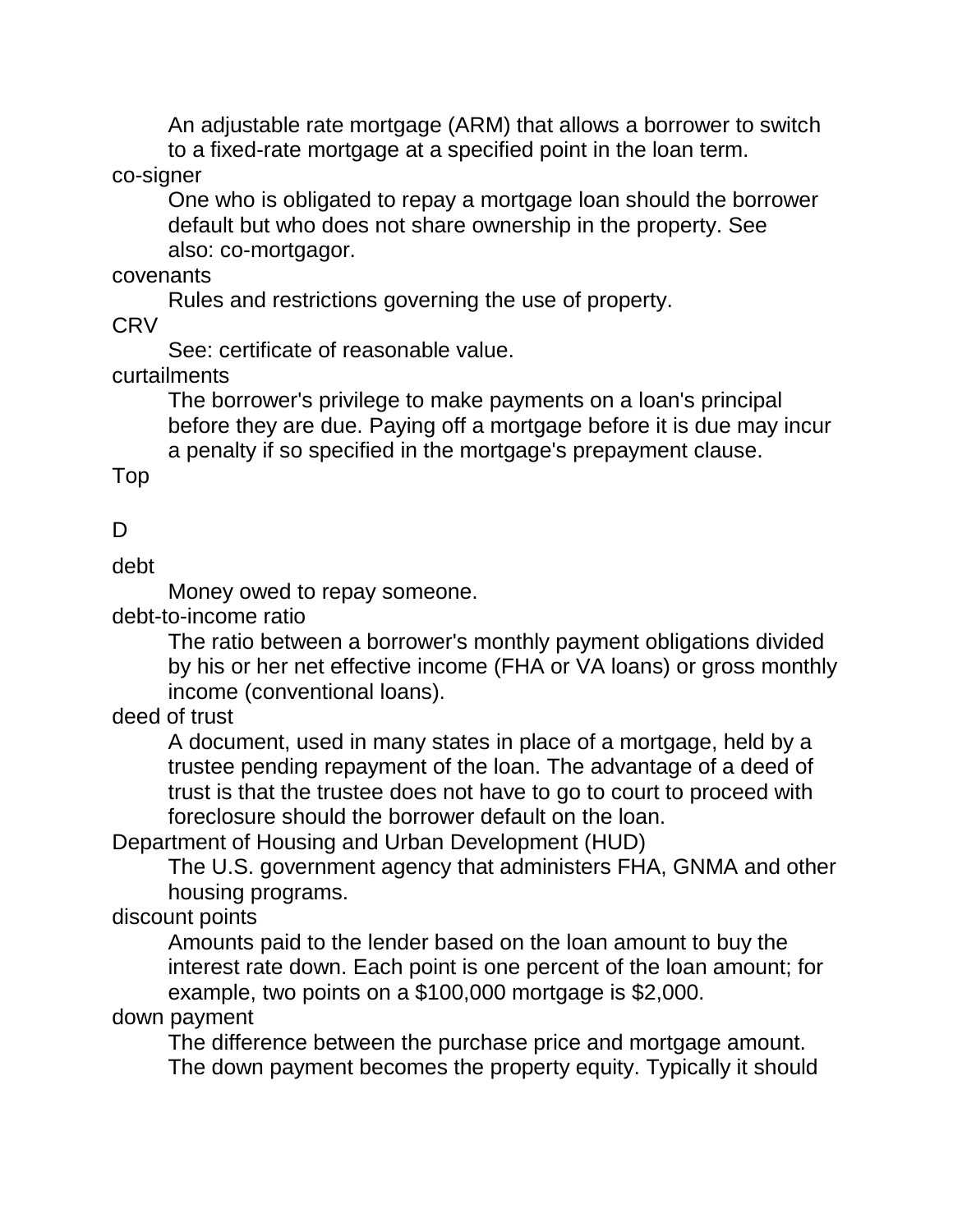be cash savings, but it can also be a gift that is not to be repaid or a borrowed amount secured by assets.

due-on-sale

A clause in a mortgage or deed of trust allowing a lender to require immediate payment of the balance of the loan if the property is sold (subject to the terms of the security instrument).

duplex

Dwelling divided into two units.

Top

E

earnest money

Deposit in the form of cash or a note, given to a seller by a buyer as good faith assurance that the buyer intends to go through with the purchase of a property.

easement

The right one party has in regard to the property of another, such as the right of a public utility company to lay lines.

Equal Credit Opportunity Act

A federal law prohibiting lenders and other creditors from discrimination based on race, color, sex, religion, national origin, age, marital status, receipt of public assistance or because an applicant has exercised his or her rights under the Consumer Credit Protection Act.

equity

The value of a property beyond any liens against it. Also referred to as owner's interest.

escape clause

A provision allowing one party or more to cancel all or part of the contract if certain events fail to happen, such as the ability of the buyer to obtain financing within a specified period.

escrow

Money placed with a third party for safekeeping either for final closing on a property or for payment of taxes and insurance throughout the year.

Top

F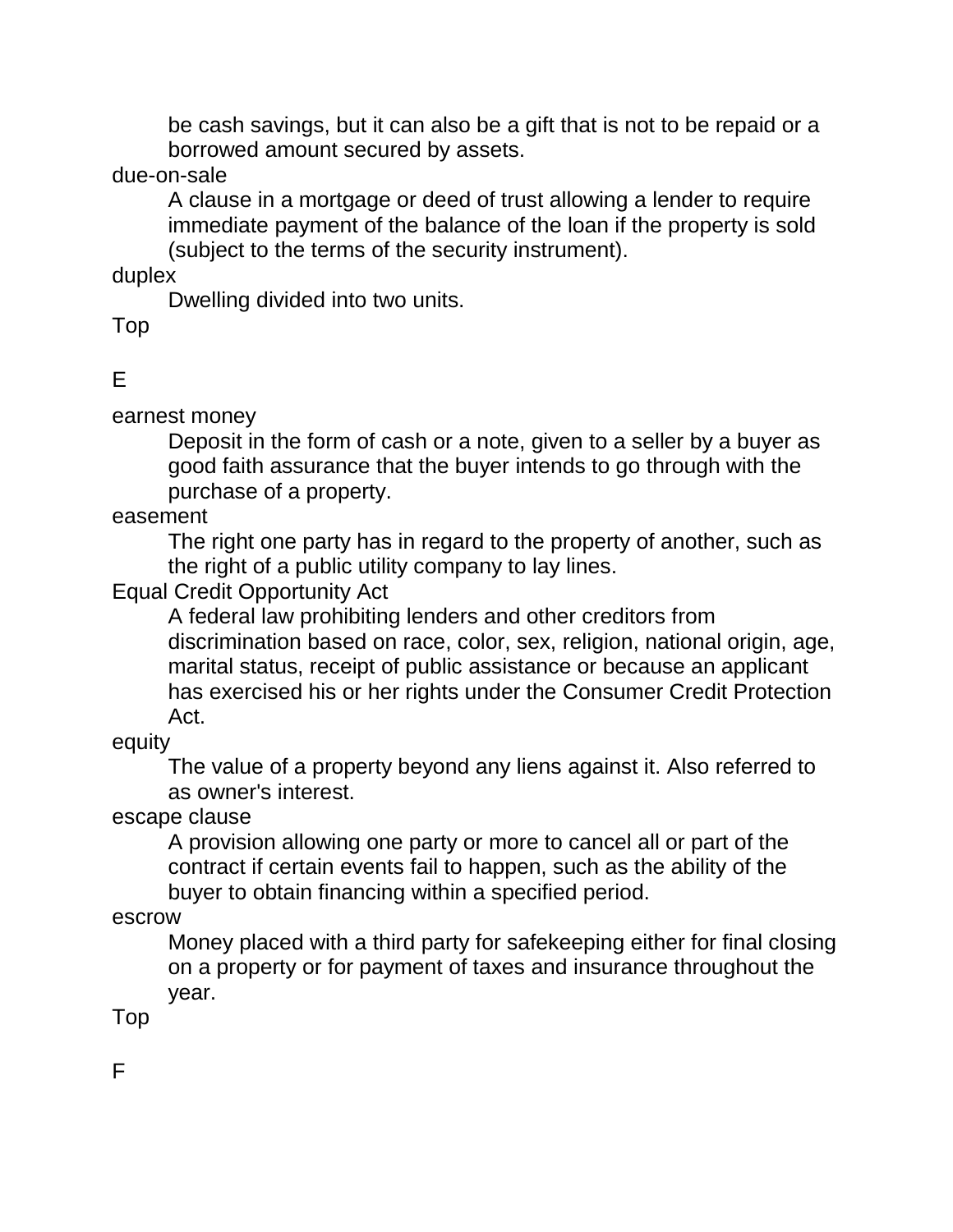fair market value

The price a property can realistically sell for, based upon comparable selling prices of other properties in the same area.

## Fannie Mae

Nickname for Federal National Mortgage Association (FNMA). Federal Home Loan Mortgage Corporation (FHLMC or Freddie Mac)

A quasi-governmental, federally-sponsored organization that acts as a secondary market. investor to buy and sell mortgage loans. FHLMC sets many of the guidelines for conventional mortgage loans, as does FNMA.

Federal Housing Administration (FHA)

An agency within the Department of Housing and Urban Development that sets standards for underwriting and insures residential mortgage loans made by private lenders. One of FHA's objectives is to ensure affordable mortgages to those with low or moderate income. FHA loans may be high loan-to-value, and they are limited by loan amount. FHA mortgage insurance requires a fee of 1.5 percent of the loan amount to be paid at closing, as well as an annual fee of 0.5 percent of the loan amount added to each monthly payment.

Federal National Mortgage Association (FNMA or Fannie Mae)

A private corporation that acts as a secondary market. investor to buy and sell mortgage loans. FNMA sets many of the guidelines for conventional mortgage loans, as does FHLMC. The major purpose of this organization is to make mortgage money more affordable and more available.

fee simple

The maximum form of ownership, with the right to occupy a property and sell it to a buyer at any time. Upon the death of the owner, the property goes to the owner's designated heirs. Also known as fee absolute.

FHA

See: Federal Housing Administration.

fifteen-year mortgage

A loan with a term of 15 years. Although the monthly payment on a 15-year mortgage is higher than that of a 30-year mortgage, the amount of interest paid over the life of the loan is substantially less. fixed-rate mortgage

A mortgage whose rate remains constant throughout the life of the mortgage.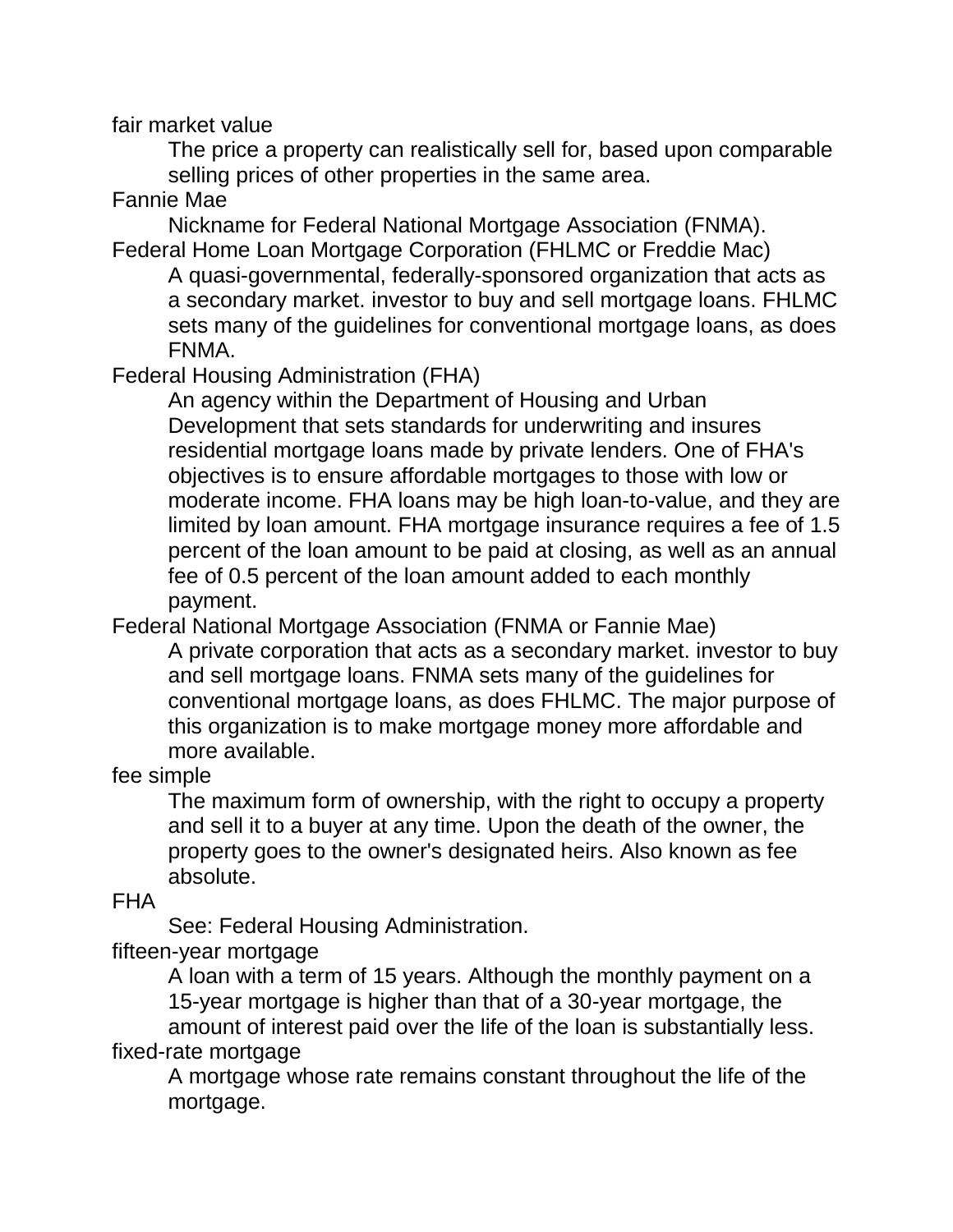#### flood insurance

The Federal Flood Disaster Protection Act of 1973 requires that federally-regulated lenders determine if real estate to be used to secure a loan is located in a Specially Flood Hazard Area (SFHA). If the property is located in a SFHA area, the borrower must obtain and maintain flood insurance on the property. Most insurance agents can assist in obtaining flood insurance.

#### FNMA

See: Federal National Mortgage Association

#### Freddie Mac

Nickname for Federal Home Loan Mortgage Corporation (FHLMC). Top

## G

gift

This includes amounts from a relative or a grant from the borrower's employer, a municipality, non-profit religious organization, or nonprofit community organization that does not have to be repaid.

Ginnie Mae

Nickname for Government National Mortgage Association (GNMA). good faith estimate

Estimate on closing costs and monthly mortgage payments provided by the lender to the homebuyer within 3 days of applying for a loan.

Government National Mortgage Association (GNMA or Ginnie Mae) A government organization that participates in the secondary market, securitizing pools of FHA, VA, and RHS loans.

graduated payment mortgage (GPM)

A fixed-interest loan with lower payments in the early years than the later years. The amount of the payment gradually increases over a period of time and then levels off at a payment sufficient to pay off the loan over the remaining amortization period.

Top

## H

hazard insurance

A form of insurance that protects the insured property against physical damage such as fire and tornadoes. Mortgage lenders often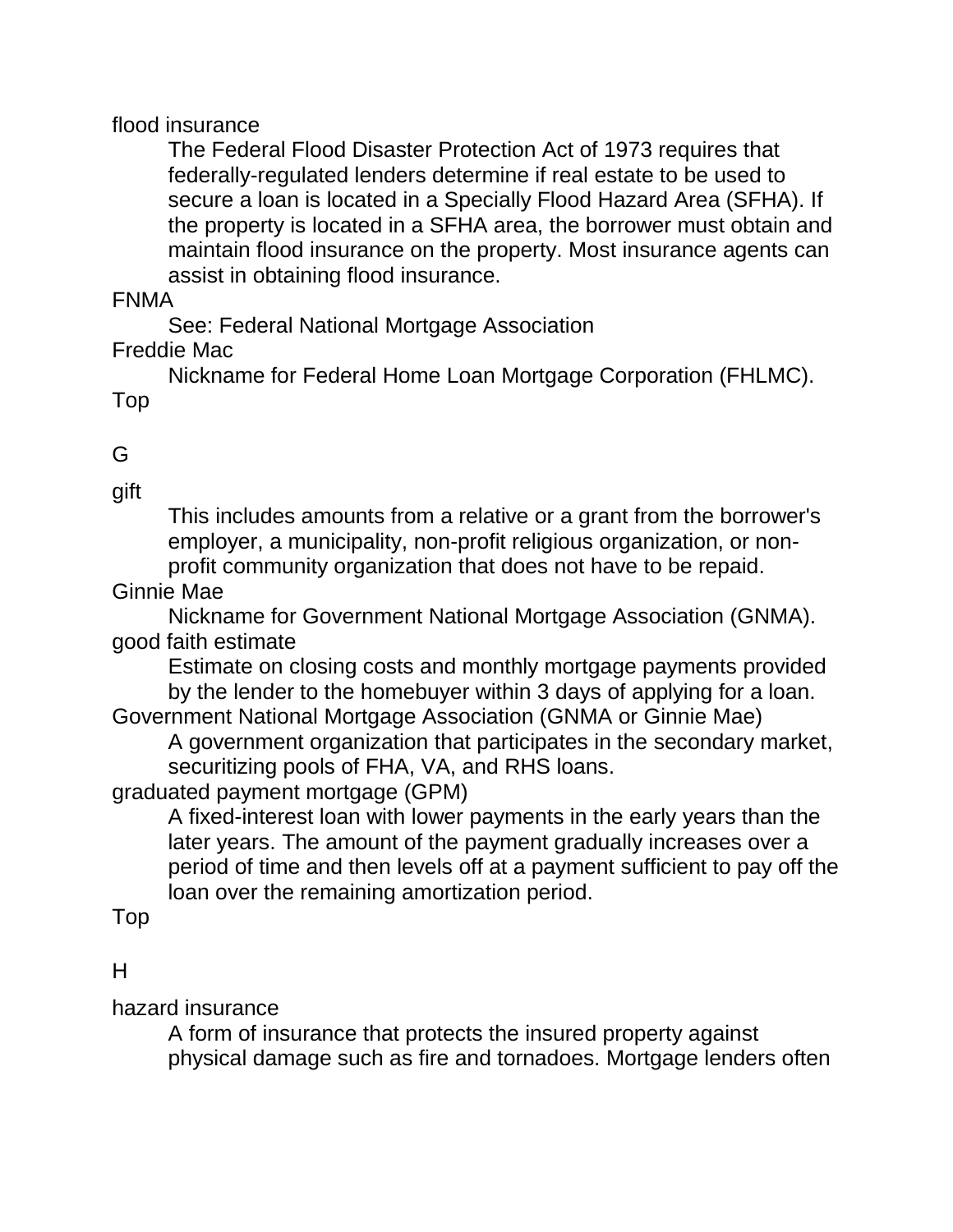require a borrower to maintain an amount of hazard insurance on the property that is equal at least to the amount of the mortgage loan. home equity loan

A mortgage on the borrower's principal residence, usually for the purpose of making home improvements or debt consolidation. .

home inspection

A thorough review of the physical aspects and condition of a home by a professional home inspector. This inspection should be completed prior to closing so that any repairs or changes can be completed before the home is sold.

homeowners insurance

A form of insurance that protects the insured property against loss from theft, liability and most common disasters.

Housing and Urban Development. (HUD)

The U.S. government agency that administers FHA, GNMA and other housing programs.

housing affordability index

Indicates what proportion of homebuyers can afford to buy an average-priced home in specified areas. The most well known housing affordability index is published by the National Association of Realtors.

housing expenses-to-income ratio

See: debt-to-income ratio.

HUD

See: Housing and Urban Development.

Top

## I

income approach to value

A method used by real estate appraisers to predict a property's anticipated future income. Income property includes shopping centers, hotels, motels, restaurants, apartment buildings, office space and so forth.

income-to-debt ratio

See: debt-to-income ratio.

index

A published interest rate compiled from other indicators such as U.S. Treasury bills or the monthly average interest rate on loans closed by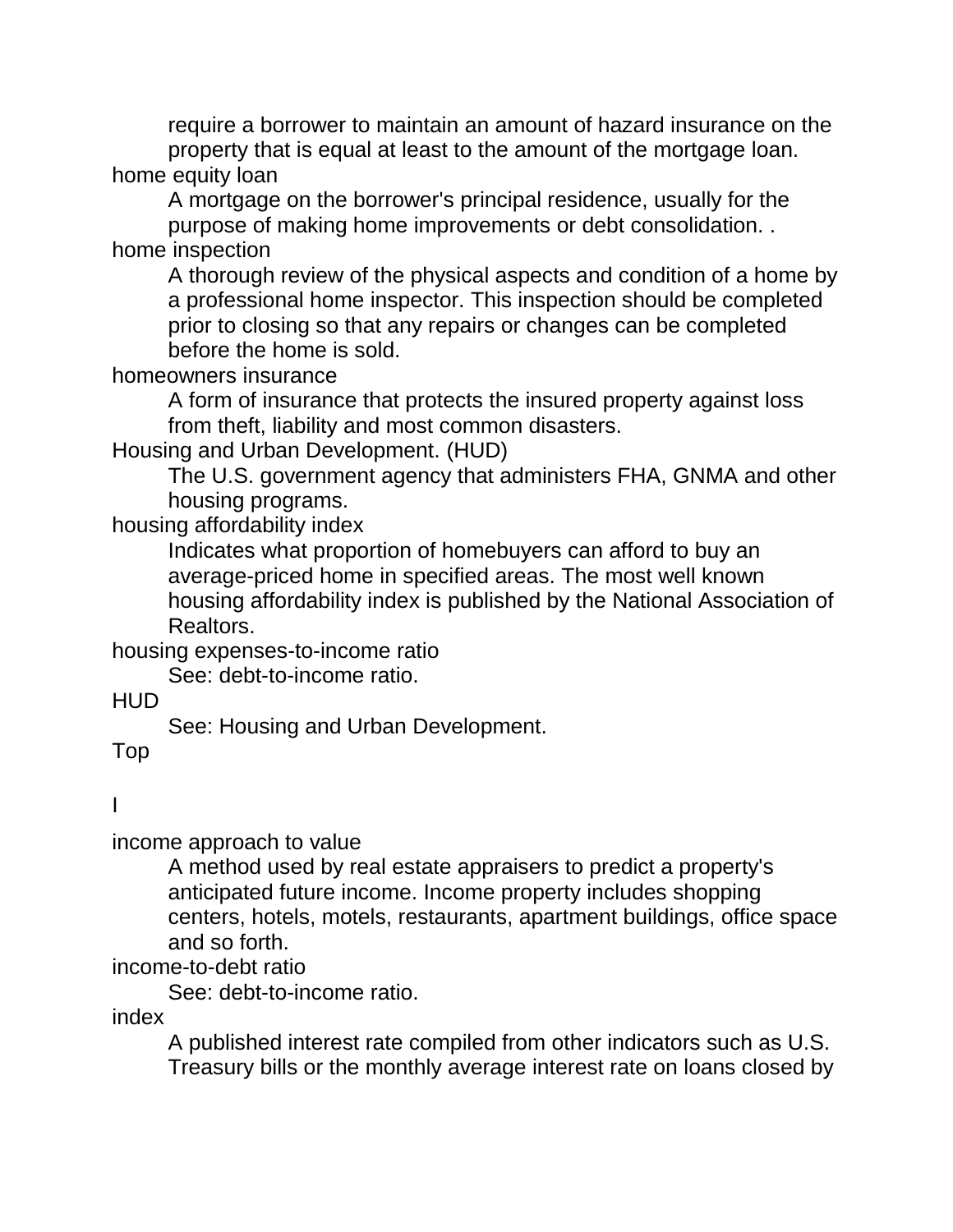savings and loan organizations. Mortgage lenders use the index figure to establish rates on adjustable rate mortgages (ARMs).

## insurance

As a part of PITI, the amount of the monthly mortgage payment that does not include the principal, interest, and taxes. Also see: homeowners insurance.

interest

The amount of the entire mortgage loan which does not include the principal. Also, as a part of PITI, the amount of the monthly mortgage payment which does not include the principal, taxes, and insurance. interest cap

See: cap.

interest rate

The simple interest rate, stated as a percentage, charged by a lender on the principal amount of borrowed money. See also: Annual Percentage Rate.

Top

 $\mathbf{J}$ 

joint tenancy

See: tenancy.

jumbo loan

A nonconforming loan that is larger than the limits set by the Federal National Mortgage Association (FNMA) or Federal Home Loan Mortgage Corporation (FHLMC) guidelines.

Top

K

key lot

Real estate deemed highly valuable because of its location.

Top

 $\mathbf{L}$ 

lien

A claim against a property for the payment of a debt. A mortgage is a lien; other types of liens a property might have include a tax lien for overdue taxes or a mechanics lien for unpaid debt to a subcontractor. life-of-loan cap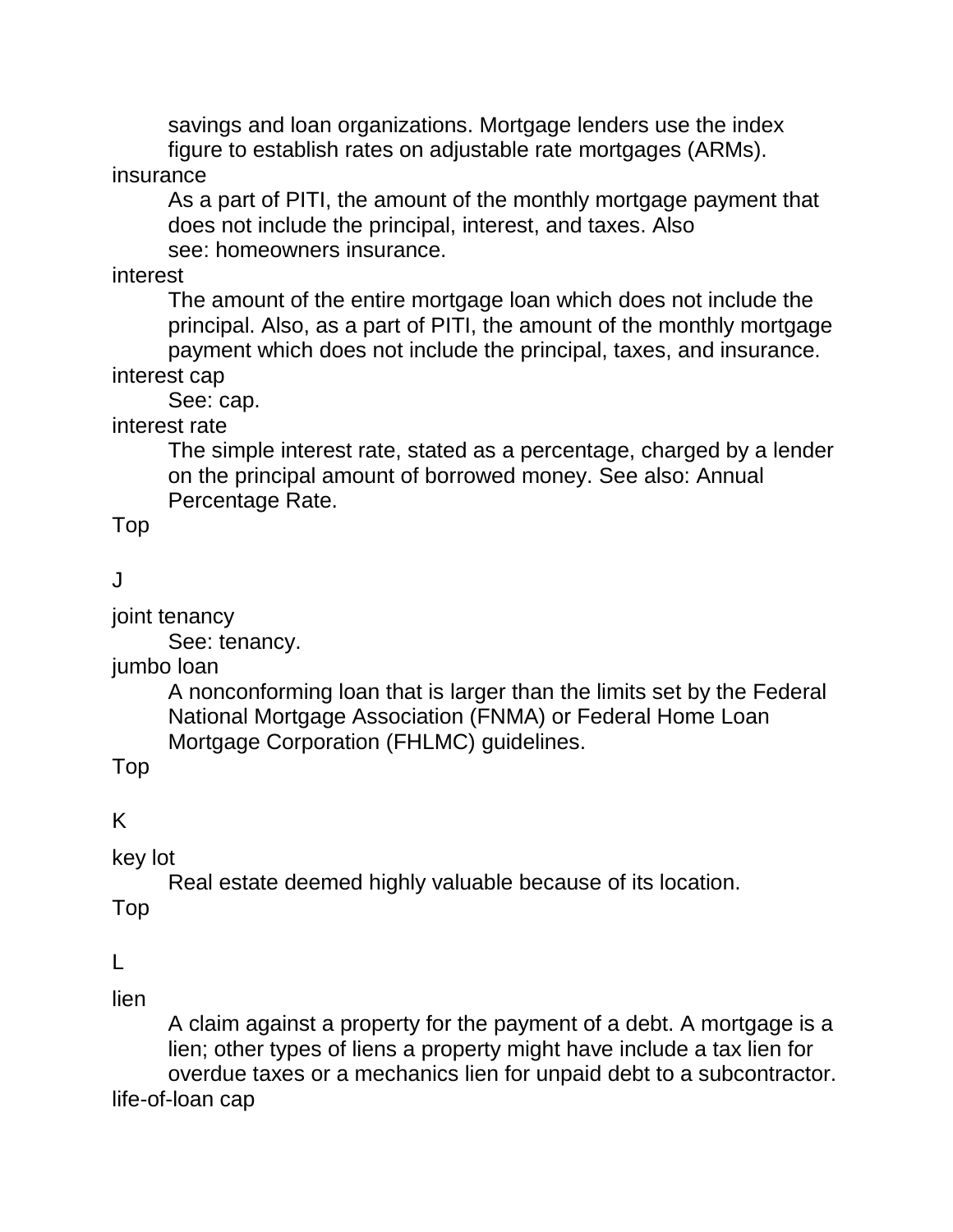See: cap.

**liquidity** 

The capability of an asset to be readily converted into cash.

loan discount

See: points.

loan origination fee

See: origination fee.

loan-to-value ratio (LTV)

The relationship, expressed as a percentage, between the amount of the proposed loan and a property's appraised value. For example, a \$75,000 loan on a property appraised at \$100,000 is a 75% loan-tovalue.

lock-in:

The guarantee of a specific interest rate and/or points for a specific period of time. Some lenders will charge a fee for locking in an interest rate.

Top

## M

maintenance costs

The cost of the upkeep of the house. These costs may be minor in cost and nature (replacing washers in the faucets) or major in cost and nature (new heating system or a new roof) and can apply to either the interior or exterior of the house.

margin

The amount a lender adds to the index of an adjustable rate mortgage to establish an adjusted interest rate. For example, a margin of 1.50 added to a 7 percent index establishes an adjusted interest rate of 8.50 percent.

market value

The price a property can realistically sell for, based upon comparable selling prices of other properties in the same area.

modification

A change in the terms of the mortgage note, such as a reduction in the interest rate or change in maturity date.

mortgage

A legal instrument in which property serves as security for the repayment of a loan. In some states, a deed of trust is used rather than a mortgage.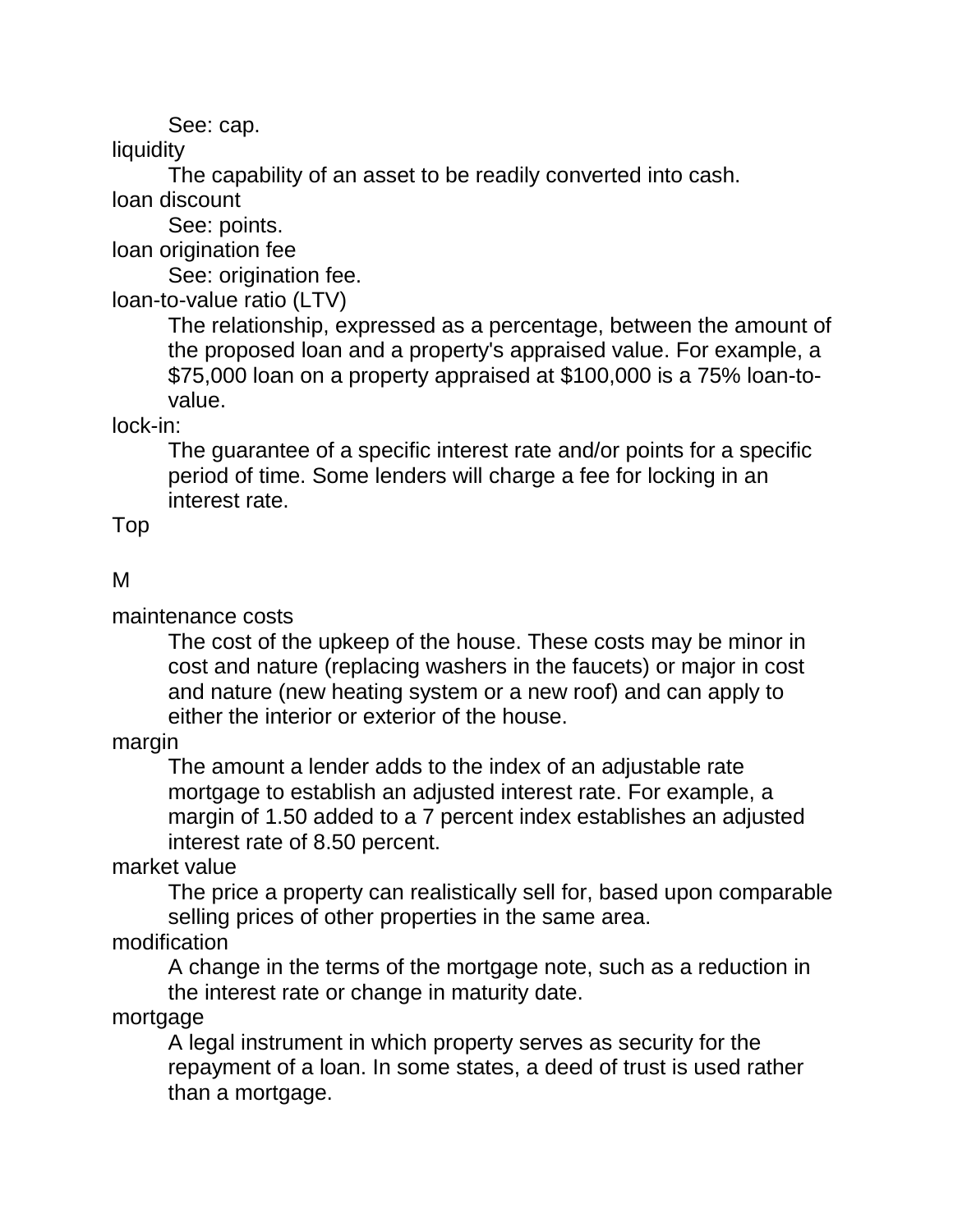mortgage banker

A lender that originates, closes, services and sells mortgage loans to the secondary market.

mortgage broker

An intermediary between a borrower and a lender. A broker's expertise is to help borrowers find financing that they might not otherwise find themselves.

mortgage insurance

Money paid to insure the lender against loss due to foreclosure or loan default. Mortgage insurance is required on conventional loans with less than a 20 percent down payment. FHA mortgage insurance requires a payment of 1.5 percent of the loan amount to be paid at closing, as well as an annual fee of 0.5 percent of the loan amount added to each monthly payment.

mortgage interest

Interest rate charge for borrowing the money for the mortgage. It is a used to calculate the interest payment on the mortgage each month. mortgage term

The length of time that a mortgage is scheduled to exist. Example: a 30-year mortgage term is for 30 years.

mortgagee

The lender.

mortgagor

The borrower.

Top

#### N

negative amortization

A situation in which a borrower is paying less interest than what is actually being charged for a mortgage loan. The unpaid interest is added to the loan's principal. The borrower may end up owing more than the original amount of the mortgage.

non-assumption clause

In a mortgage contract, a statement that prohibits a new buyer from assuming a mortgage loan without the approval of the lender. non-conforming loan

A loan that does not conform to Federal National Mortgage Association (FNMA) or Federal Home Loan Mortgage Corporation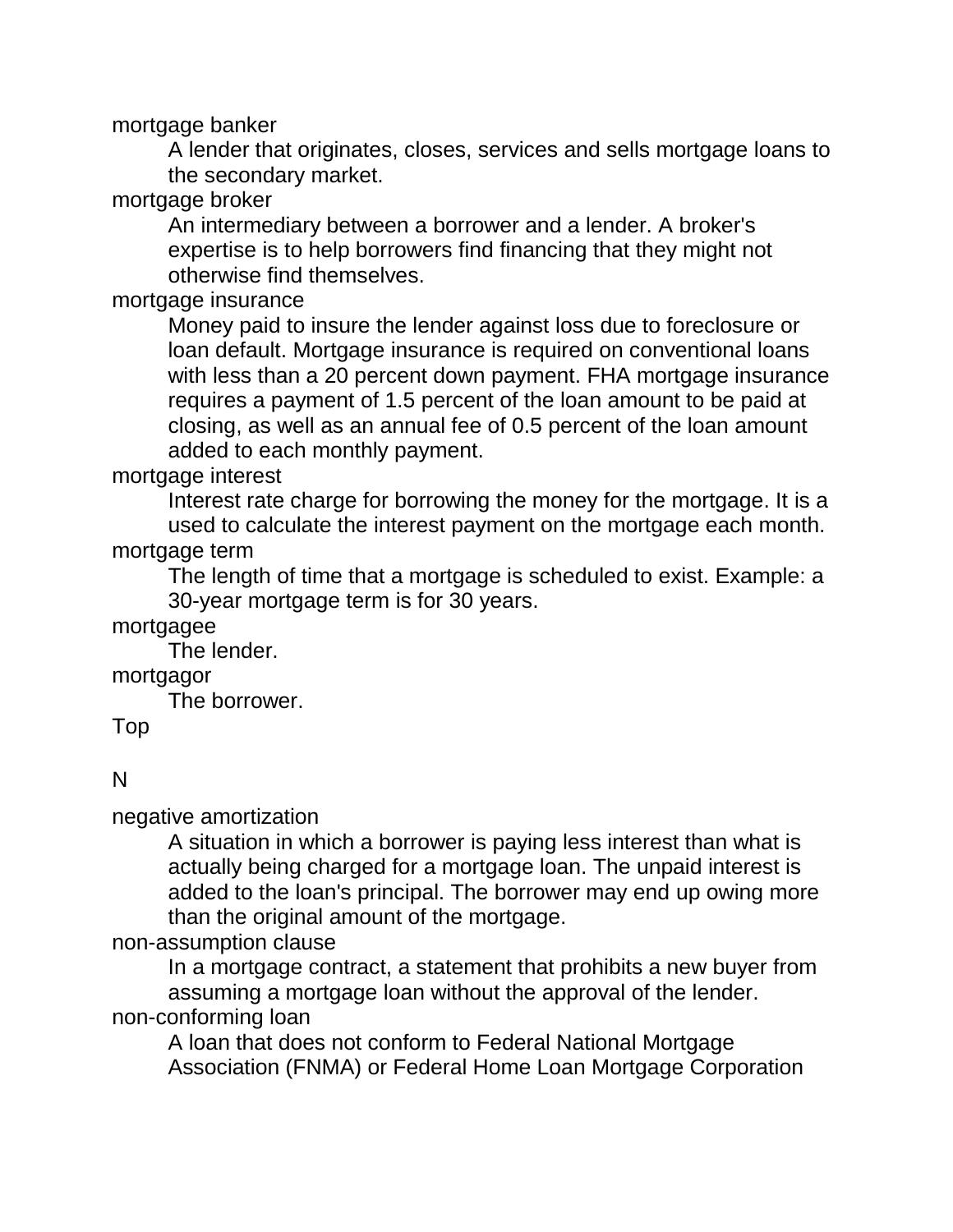(FHLMC) guidelines. Jumbo loans are nonconforming. See also: conforming loan.

note

A signed document that acknowledges a debt and shows the borrower is obligated to pay it.

Top

# $\Omega$

open-end mortgage

A mortgage allowing the borrower to receive advances of principal from the lender during the life of the loan. See also: closed-end mortgage.

origination fee

The amount charged by a lender to originate and close a mortgage loan. Origination fees are usually expressed in points.

Top

#### P

payment cap

See: cap.

P&I

Abbreviation for principal and interest.

PITI

Abbreviation for principal, interest, taxes and insurance.

points

Charges levied by the lender based on the loan amount. Each point equals one percent of the loan amount; for example, two points on a \$100,000 mortgage is \$2,000. Discount points are used to buy down the interest rate. Points can also include a loan origination fee, which is usually one point.

pre-qualification

Tentative establishment of a borrower's qualification for a mortgage loan amount of a specific range, based on the borrower's assets, debts, and income.

prime rate

The interest rate commercial banks charge their most creditworthy customers.

principal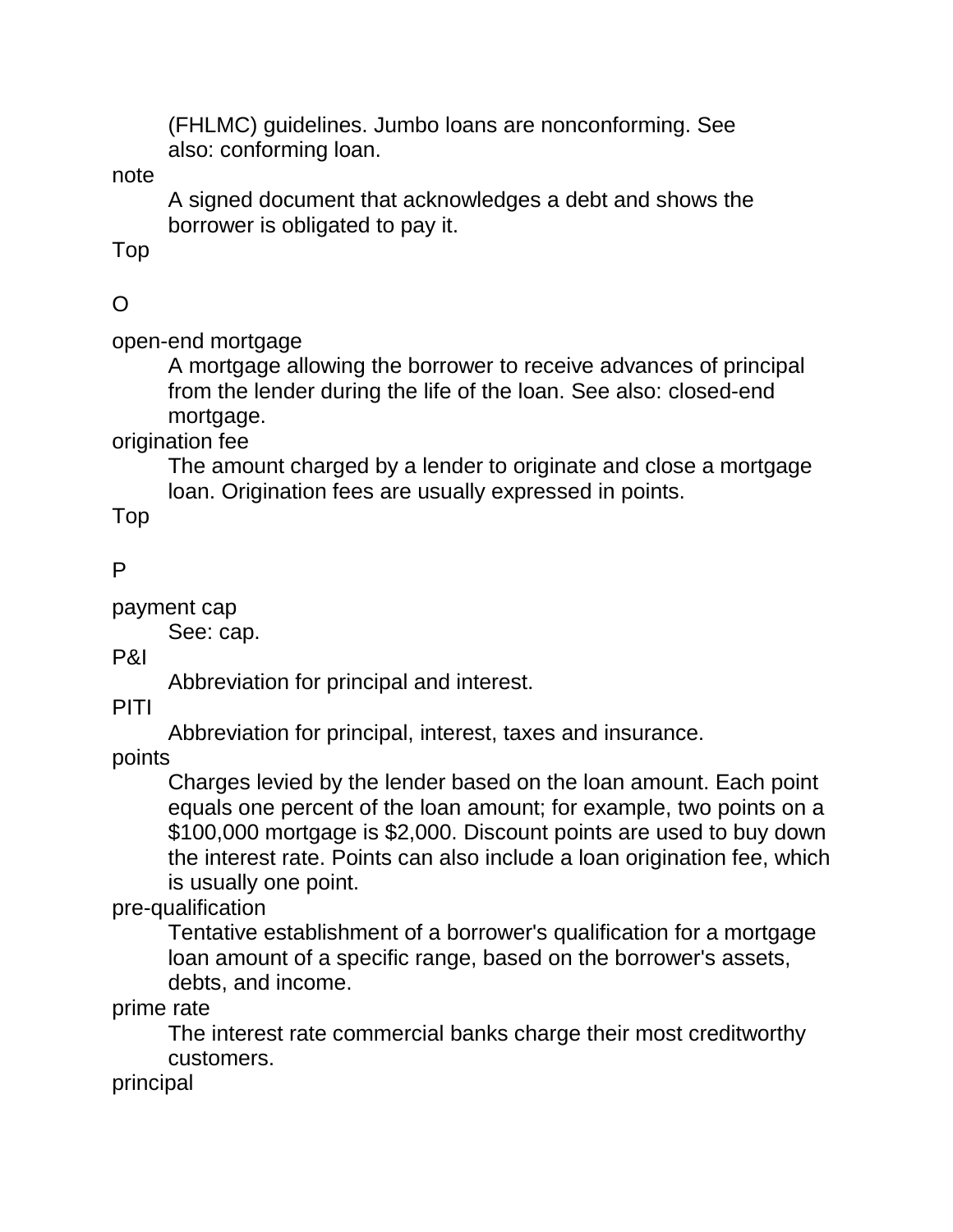The amount of the entire mortgage loan, not counting interest. Also, as a part of PITI, the amount of the monthly mortgage payment which does not include the interest, insurance, and taxes.

private mortgage insurance (PMI)

See: mortgage insurance.

property appraisal

See: appraisal.

property tax

The amount which the state and/or locality assesses as a tax on a piece of property.

prorate

To proportionally divide amounts owed by the buyer and the seller at closing.

Top

## Q

qualification

As determined by a lender, the ability of the borrower to repay a mortgage loan based on the borrower's credit history, employment history, assets, debts and income.

Top

## R

rate cap

See: cap.

#### RESPA

Abbreviation for the Real Estate Settlement Procedures Act, which allows consumers to review settlement costs at application and once again prior to closing.

reverse annuity mortgage

A type of mortgage loan in which the lender makes periodic payments to the borrower. The borrower's equity in the home is used as security for the loan.

#### RHCDS

Rural Housing and Community Service right of first refusal

> Purchasing a property under conditions and terms made by another buyer and accepted by the seller.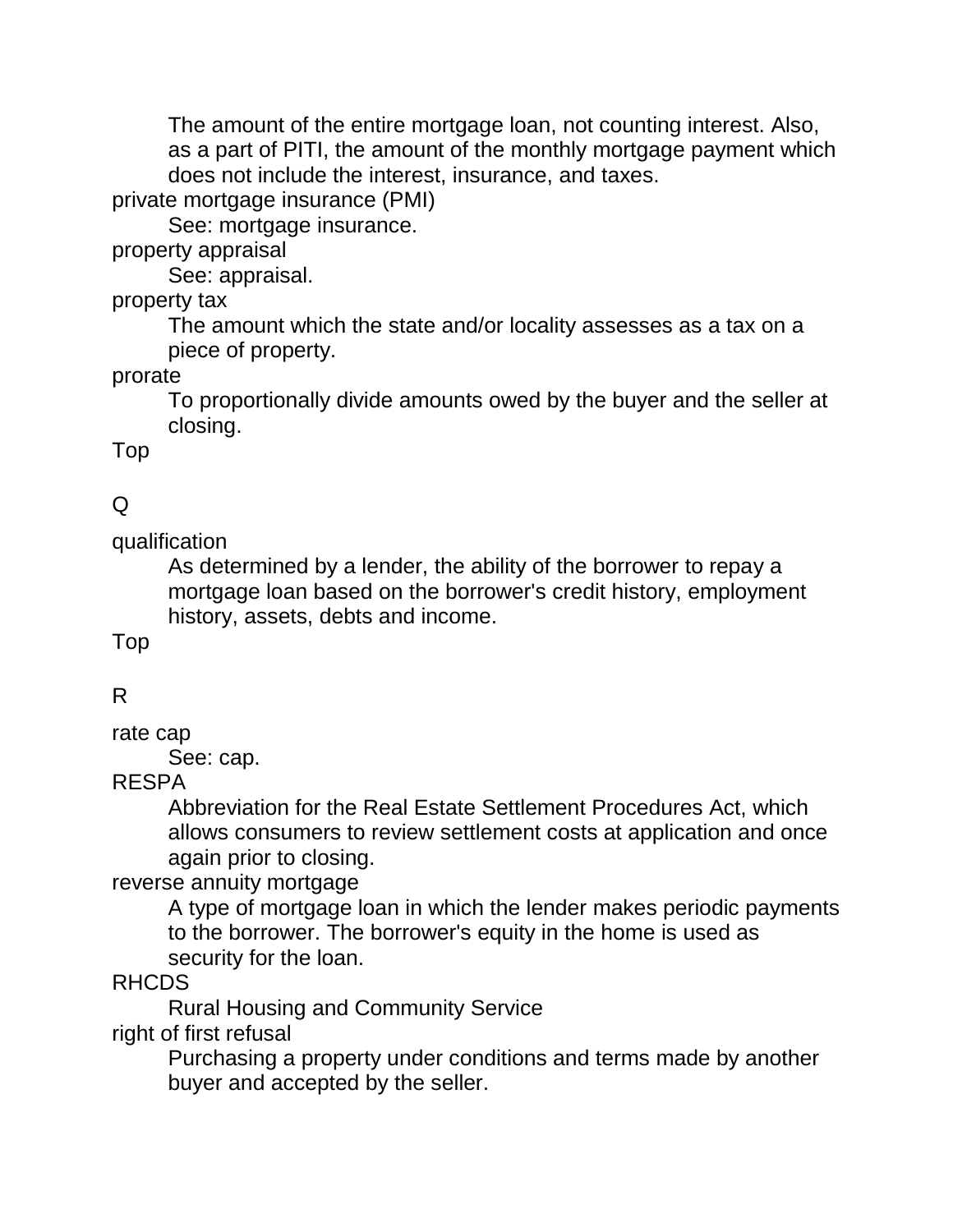right of rescission

When a borrower's principal dwelling is going to secure a loan, the borrower has three business days following signing of the loan documents to rescind or cancel the transaction. Any and all money paid by the borrower must be refunded upon rescission. The right to rescind does not apply to loans to purchase real estate or to refinance a loan under the same terms and conditions where no additional funds will be added to the existing loan.

## rollover

At the end of the construction loan period, the borrower's file is delivered to Bank One Mortgage Loan Servicing Dept. Prior to delivery, CLD contacts the borrower and obtains funds for the tax and insurance escrows, a final title policy and homeowner's policy. This process is called a rollover.

Rural Housing and Community Development Service

A federal agency that administers mortgage loans for buyers in rural areas.

Top

# S

second mortgage

A loan that is junior to a primary or first mortgage and often has a higher interest rate and a shorter term.

secondary market

A market comprising investors like GNMA, FHLMC and FNMA, which buy large numbers of mortgages from the primary lenders and sell them to other investors.

servicing

The responsibility of collecting monthly mortgage payments and properly crediting them to the principal, taxes and insurance, as well as keeping the borrower informed of any changes in the status of the loan.

settlement costs

See: closing costs.

survey

A physical measurement of property done by a registered professional showing the dimensions and location of any buildings as well as easements, rights of way, roads, etc.

Top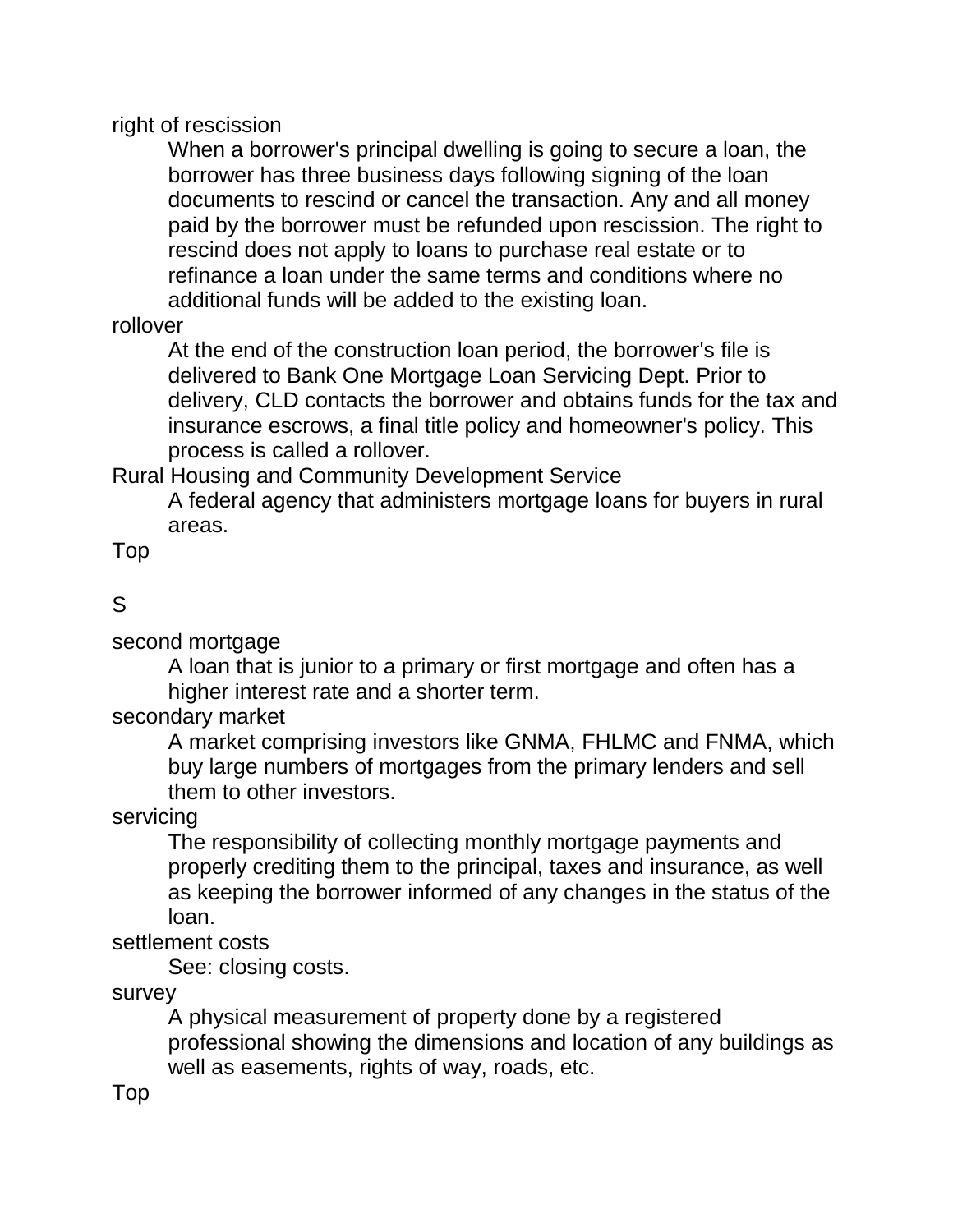tax deed

A written document conveying title to property repossessed by the government due to default on tax payments.

tax savings

The amount of money that the homeowner is not required to pay the government in taxes because he or she owns a home.

taxes

As a part of PITI, the amount of the monthly mortgage payment which does not include the principal, interest, and insurance.

tenancy

**joint tenancy** – equal ownership of property by two or more parties, each with the right of survivorship.

**tenancy by the entireties** – ownership of property only between husband and wife in which neither can sell without the consent of the other and the property is owned by the survivor in the event of death of either party.

**tenancy in common** – equal ownership of property by two or more parties without the right of survivorship.

**tenancy in severalty** – ownership of property by one legal entity or a sole party.

**tenancy at will** – a license to use or occupy a property at the will of the owner.

title

A formal document establishing ownership of property.

title insurance

A policy issued by a title insurance company insuring the purchaser against any errors in the title search. The cost of title insurance may be paid for by the buyer, the seller or both.

trust deed

See: deed of trust.

Truth In Lending Act

The Truth In Lending Act requires lenders to disclose the Annual Percentage Rate and other associated costs to homebuyers within three working days of the loan application.

Top

 $\mathbf{U}$ 

underwriter

T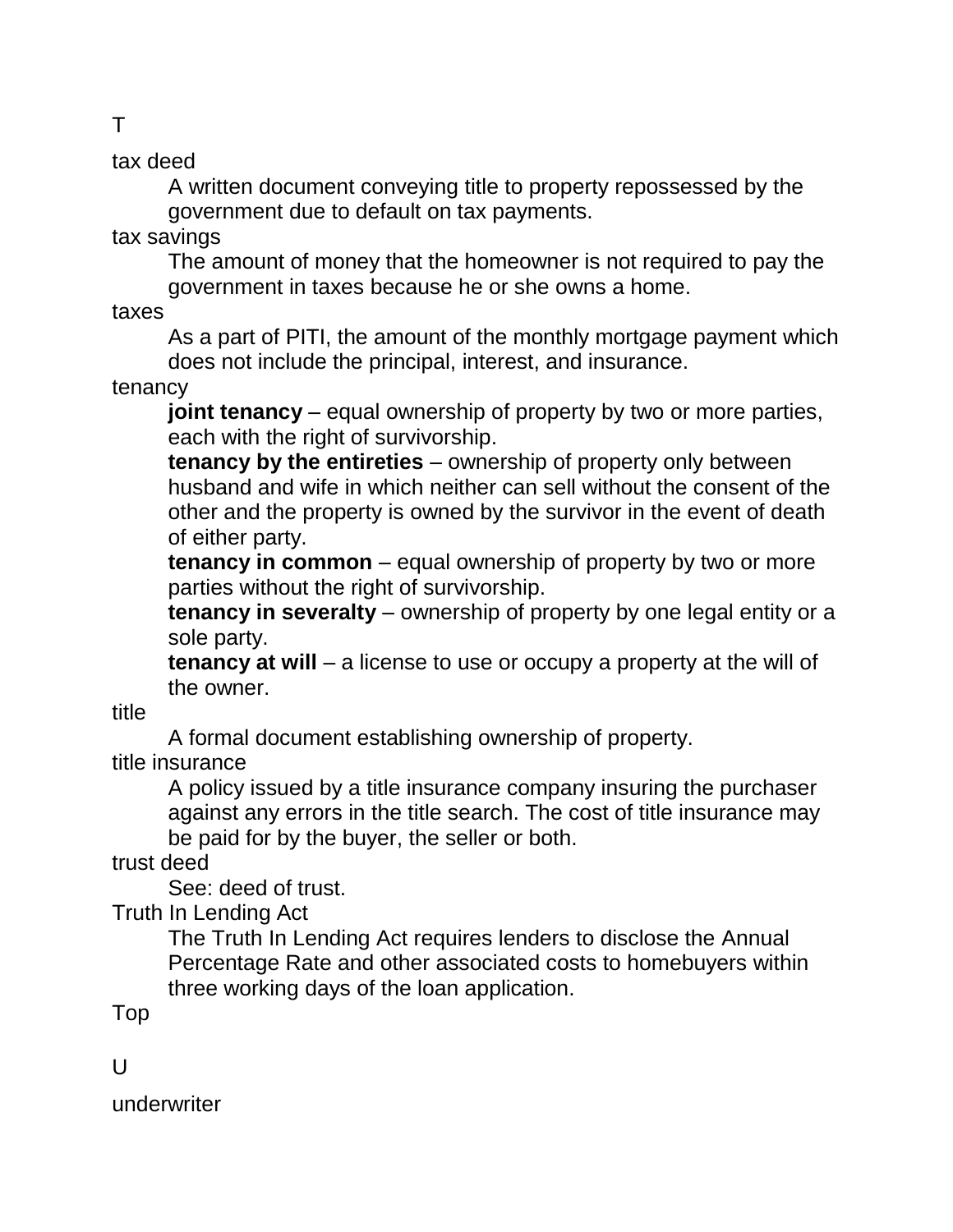A professional who approves or denies a loan to a potential homebuyer based on the homebuyer's credit history, employment history, assets, debts and other factors such as loan guidelines. Uniform Settlement Statement

A standard document prescribed by the Real Estate Settlement Procedures Act containing information for closing which must be supplied to both buyer and seller.

utility costs

Periodic housing costs for water, electricity, natural gas, heating oil, etc.

Top

V

VA loan

See: Veterans Administration.

variable rate mortgage (VRM)

See: adjustable rate mortgage.

Veterans Administration (VA)

The federal agency responsible for the VA loan guarantee program as well as other services for eligible veterans. In general, qualified veterans can apply for home loans with no down payment and a funding fee of 1 percent of the loan amount.

Top

## W

walk-through

An inspection of a property by the prospective buyer prior to closing on a mortgage.

warranty deed

A document protecting a homebuyer against any and all claims to the property.

Top

X

Y

yield

The rate of earnings from an investment.